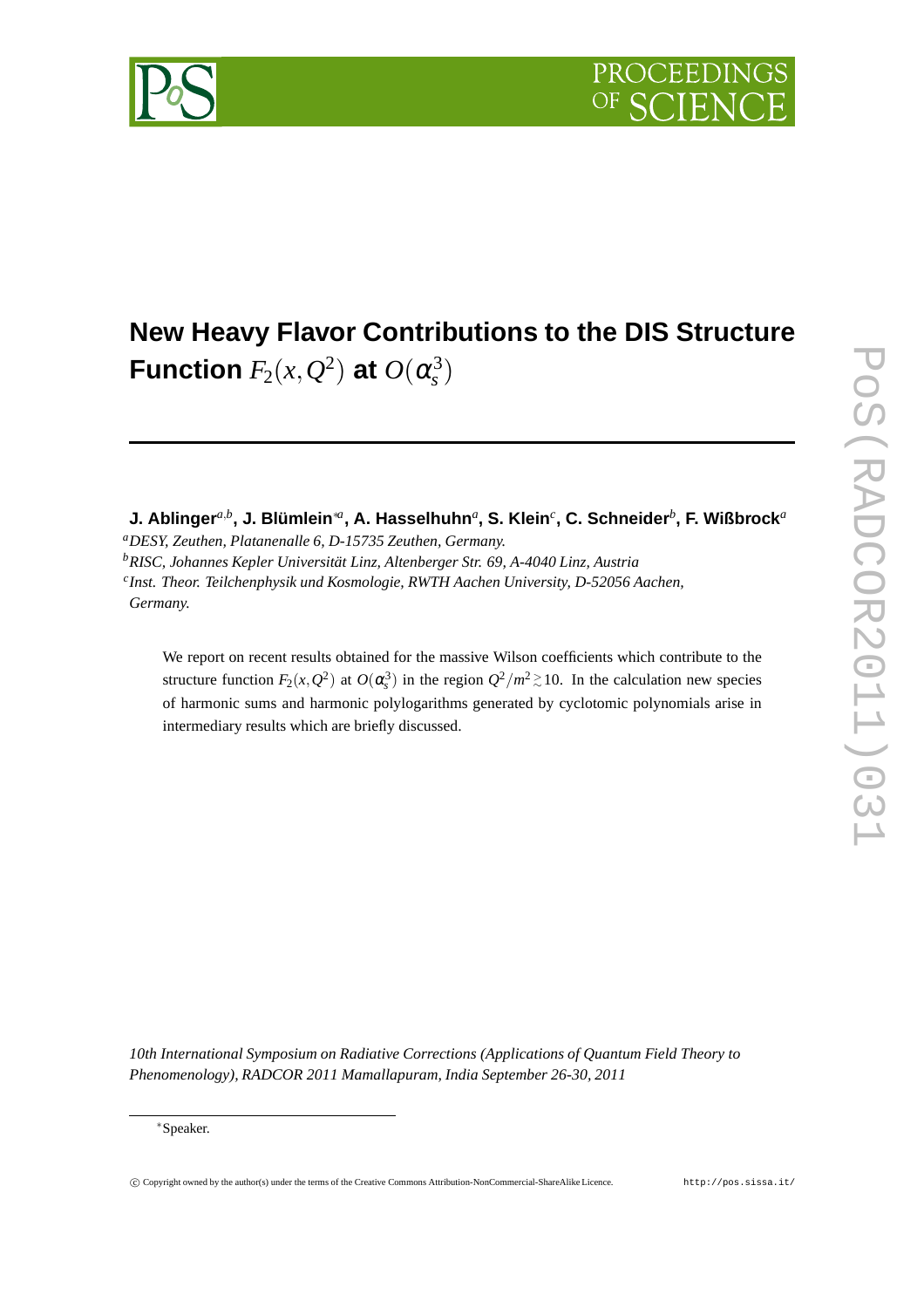# **1. Introduction**

The charm quark contributions to the nucleon structure functions are large in the small *x* region. To obtain a correct theoretical description of the structure function  $F_2(x, Q^2)$ , which is measured at an accuracy of 1% in this region, 3-loop (NNLO) corrections to the heavy flavor Wilson coefficients are needed. Present extractions of the strong coupling constant from deep inelastic data [1] and precision measurements of parton densities require this accuracy, with important consequences for precision measurements at Tevatron and LHC [2]. In previous calculations the Wilson coefficients were obtained to  $O(\alpha_s^2)$  [3] <sup>1</sup>. If one considers the region  $Q^2/m^2 \gtrsim 10$  the massive Wilson coefficients can be obtained through convolutions [5, 6] of massive operator matrix elements (OMEs) [7–13] and the massless Wilson coefficients [14]. Other massive OMEs play a role in higher order QED correction, [15]. Based on the 2-loop massive operator matrix elements, which are known for general values of *N* up to the linear term in the dimensional parameter  $\varepsilon$  [8, 10, 11] and the massless 3-loop Wilson coefficients [14] one may compute all logarithmic contributions at 3–loop order [16]. In the kinematic region of HERA, however, the logarithmic terms are not dominant over the yet unknown constant terms for general values of *N*, as demonstrated for the moments calculated in [6]. The  $O(\alpha_s^3)$  corrections to the structure function  $F_L(x, Q^2)$  in the asymptotic region were computed in [6, 17]. Heavy flavor corrections for charged current reactions in Mellin space were recently given in [18], correcting some errors in the literature.

The heavy flavor contributions to the structure function  $F_2(x, Q^2)$  at  $O(\alpha_s^3)$  in case of one massive quark are described by five massive Wilson coefficients  $L_q^{\text{NS}}, L_q^{\text{PS}}, L_g^{\text{S}}, H_q^{\text{PS}}, H_q^{\text{S}}$  [6] in the asymptotic region. Two of these Wilson coefficients,  $L_q^{PS}$  and  $L_g^S$  haven been computed completely for general values of *N* in [12], cf. also [16]. In [12] the contributions of the color factors  $O(T_F^2 N_f C_{A,F})$  to the Wilson coefficients  $L_q^{NS}, H_q^{PS}, H_q^S$  were also calculated. The corresponding Feynman diagrams consist of graphs with a massless and a massive internal fermion line. After applying algebraic relations [19] these contributions to the massive Wilson coefficients can be represented in terms of the known  $w = 4$  set of harmonic sums [20]. The calculations of the massive OMEs at general value of *N* were performed using tform [21] and C. Schneider's summation package Sigma [22], which has received continuous updates during the last years.

In this note we report on further progress of the 3-loop calculation of massive OMEs on contributions due to charm and bottom lines in single diagrams, massive gluonic OMEs, massive 3–loop ladder graphs, and cyclotomic harmonic sums and polylogarithms, which emerge in intermediate steps of present calculations.

#### **2. Two massive quarks of unequal mass**

Beginning at  $O(\alpha_s^3)$ , graphs with internal massive fermion lines carrying unequal finite masses contribute. Due to the mass ratio  $x = m_c^2/m_b^2 \approx 1/10$  for the case of charm and bottom quarks, one may expand the corresponding diagrams using this parameter. The results for the moments  $N = 2$ and  $N = 4$  of the gluonic operator matrix element  $A_{Qg}$  were given in [13] before, extending the code qexp [23] to higher moments applying projectors similar to those used in [6]. With rising

<sup>&</sup>lt;sup>1</sup> Precise numerical implementations in Mellin space were given in [4].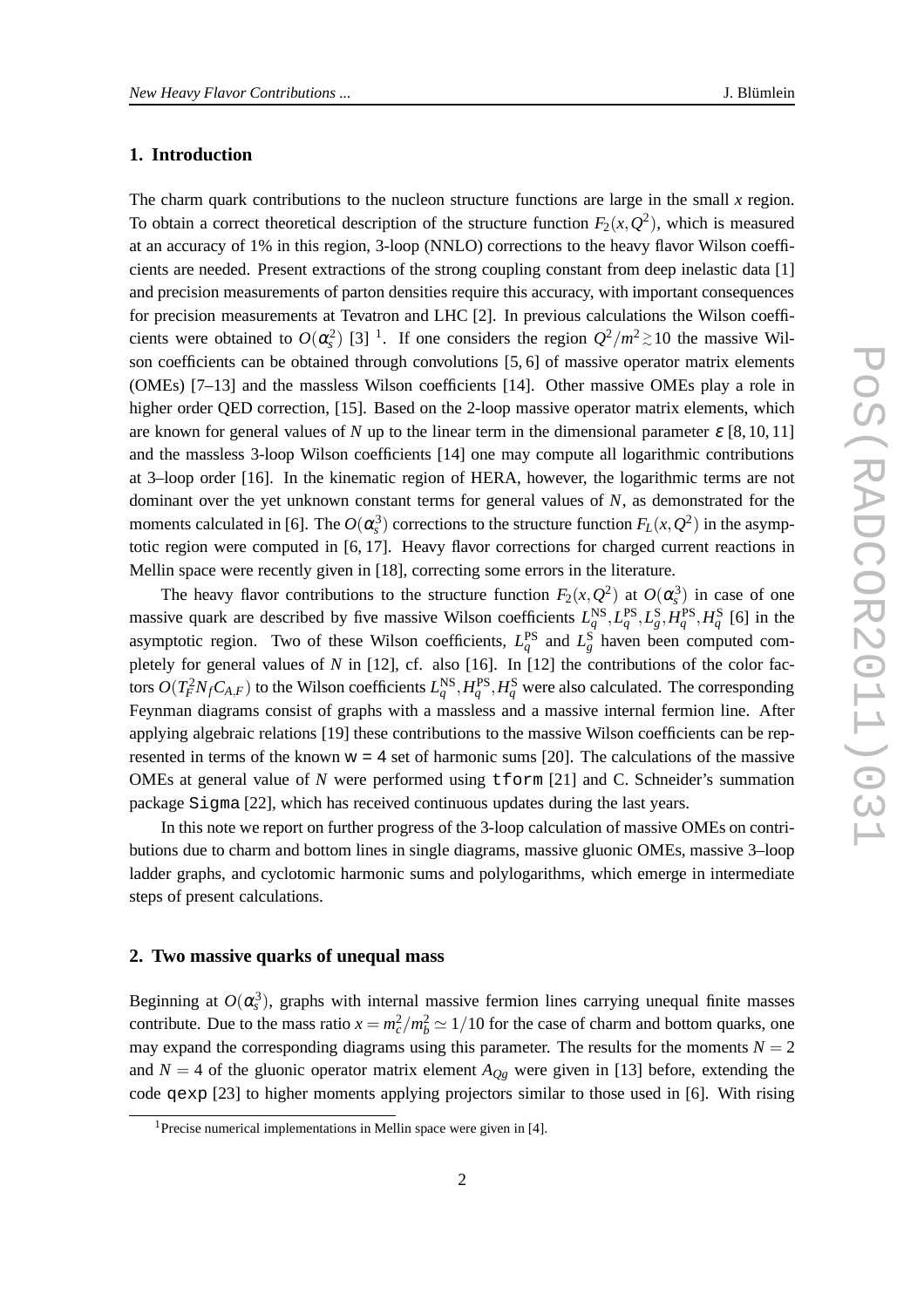values of N the calculations become more and more time consuming even using  $t$  form [21]. Here we present the moment  $N = 6$  which requested several months of run time :

$$
a_{0s}^{(3)} = T_r^2 C_A \left\{ \frac{69882273800453}{367569090000} - \frac{395296}{19845} \zeta_3 + \frac{1316809}{39690} \zeta_2 + \frac{832369820129}{14586075000} \pi + \frac{1511074426112}{624023544375} \pi^2 \right\}
$$
  
\n
$$
- \frac{8484004938801399}{690973782403905000} \pi^3
$$
\n
$$
+ \ln \left( \frac{m_2^2}{\mu^2} \right) \left[ \frac{11771644229}{19481000} + \frac{78496}{2205} \zeta_2 - \frac{1406143531}{69457500} \pi - \frac{105157957}{180093375} \pi^2 + \frac{2287164970759}{7669816654500} \pi^3 \right]
$$
\n
$$
+ \ln^2 \left( \frac{m_2^2}{\mu^2} \right) \ln \left( \frac{m_1^2}{\mu^2} \right) \frac{1666982}{6615} + \frac{112669}{6415} \pi - \frac{49373}{330750} \pi + \frac{31340489}{31975} \pi^3 \right] + \ln^3 \left( \frac{m_2^2}{\mu^2} \right) \frac{124148}{19845}
$$
\n
$$
+ \ln \left( \frac{m_1^2}{\mu^2} \right) \ln \left( \frac{m_1^2}{\mu^2} \right) \frac{128234}{969} - \frac{112669}{330750} \pi + \frac{98146}{51975} \pi^2 + \frac{31340489}{17027010} \pi^3 \right] + \ln \left( \frac{m_2^2}{\mu^2} \right) \frac{12}{6615}
$$
\n
$$
+ \ln \left( \frac{
$$

These contributions to the massive Wilson coefficients can be uniquely calculated in the fixed flavor number scheme with three massless quarks in the initial state. However they cannot be attributed either to the charm- or bottom distribution in a variable flavor scheme. <sup>2</sup> Despite all these contributions are universal, the so-called variable flavor scheme *ends at the 2-loop level.* In general we remark that the representation of the heavy flavor Wilson coefficients to  $O(\alpha_s^3)$  are given in the

 $2$ It was shown in [24] that the matching scale is rather process dependent and may differ significantly from the heavy quark mass *mQ*, as comparisons to complete calculations show. This aspect, however, is often ignored.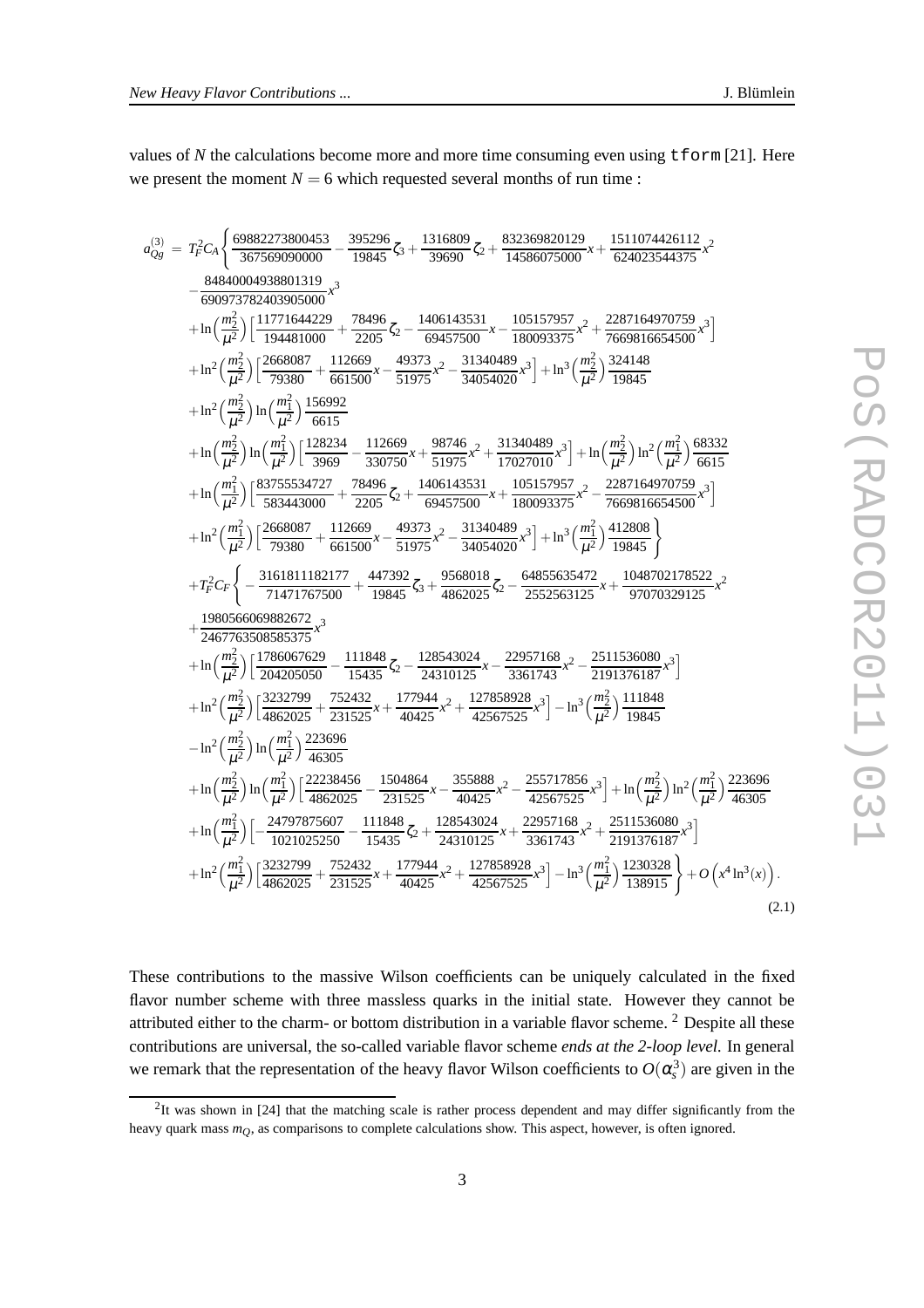fixed flavor number scheme. As has been shown e.g. in Refs. [25, 26] this choice is sufficient for the kinematic range at HERA.

#### **3. Contributions due to 3-Loop Ladder Graphs**

A next topology class consists of ladder graphs containing up to six massive lines and local operator insertions. The calculation of these graphs is underway [27]. Here we present, as an example, the result for the scalar Diagram shown in the following Figure :

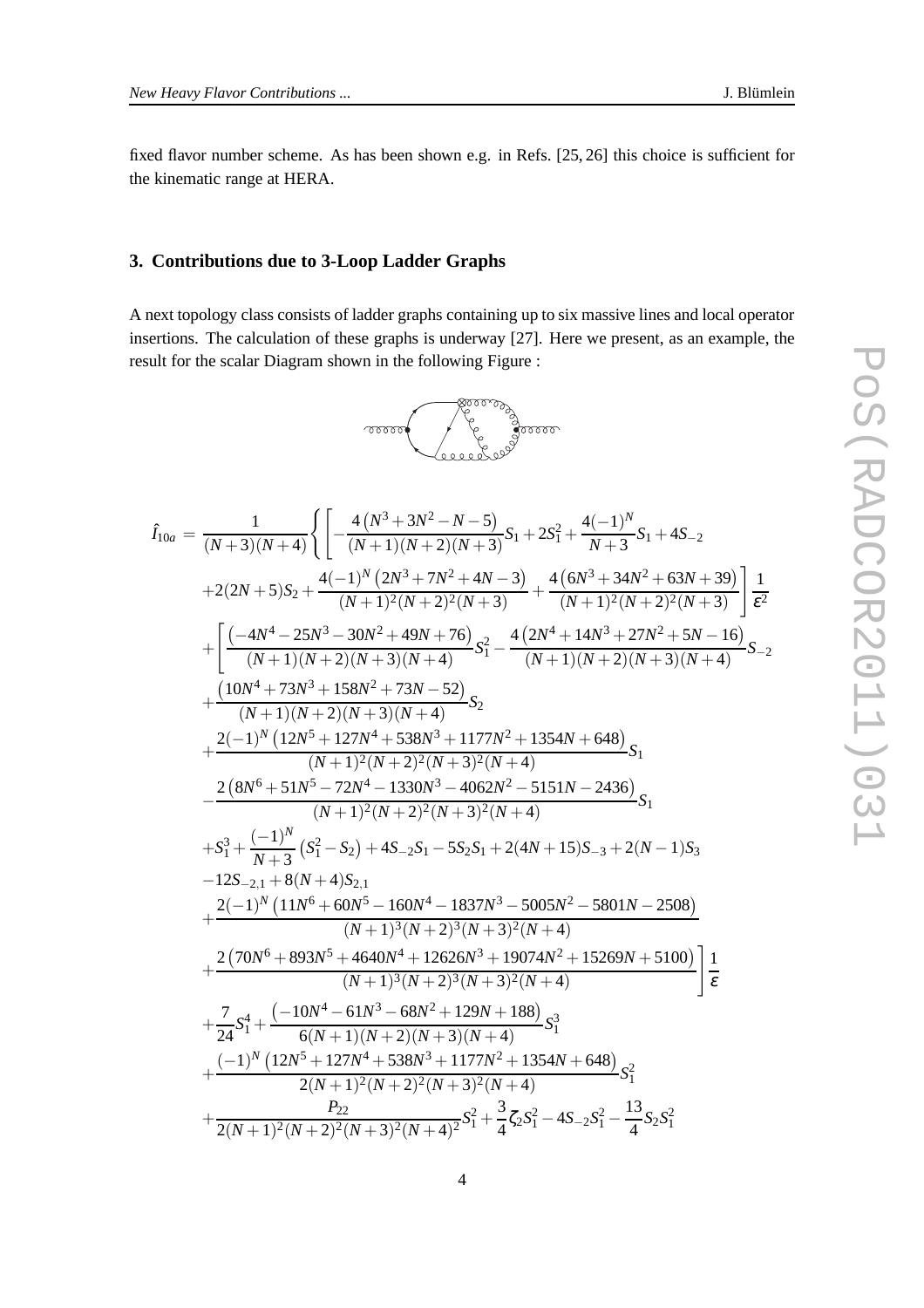$$
+\frac{(-1)^{N}P_{23}}{(N+1)^{3}(N+2)^{3}(N+3)^{3}(N+4)^{2}}S_{1} + \frac{P_{24}}{(N+1)^{3}(N+2)^{3}(N+3)^{3}(N+4)^{2}}S_{1}
$$
\n
$$
-\frac{3(N^{3}+3N^{2}-N-5)}{2(N+1)(N+2)(N+3)}\zeta_{2}S_{1}-2S_{-3}S_{1}
$$
\n
$$
-\frac{4(4N^{4}+41N^{3}+155N^{2}+254N+148)}{(N+1)(N+2)(N+3)(N+4)}S_{-2}S_{1}
$$
\n
$$
+\frac{(-1)^{N}}{N+3}\left(-4S_{-2}S_{1}+\frac{9}{2}S_{2}S_{1}+\frac{3}{2}\zeta_{2}S_{1}+\frac{1}{6}S_{1}^{3}-2S_{-3}+\frac{10}{3}S_{3}+2S_{2,1}+12S_{-2,1}\right)
$$
\n
$$
+\frac{(-14N^{4}-201N^{3}-936N^{2}-1715N-1044)}{2(N+1)(N+2)(N+3)(N+4)}S_{2}S_{1}-\frac{119}{3}S_{3}S_{1}
$$
\n
$$
-12S_{-2,1}S_{1}+22S_{2,1}S_{1}-2S_{-2}^{2}+\frac{1}{8}(32N+119)S_{2}^{2}
$$
\n
$$
+\frac{(-1)^{N}P_{25}}{(N+1)^{4}(N+2)^{4}(N+3)^{3}(N+4)^{2}}+\frac{(-1)^{N}P_{25}}{2(N+1)^{2}(N+2)^{4}(N+3)^{3}(N+4)^{2}}
$$
\n
$$
+\frac{3(-1)^{N}(2N^{3}+7N^{2}+4N-3)}{2(N+1)^{2}(N+2)^{2}(N+3)}\zeta_{2}+\frac{2(8N^{5}+108N^{4}+558N^{3}+1365N^{2}+1553N+640)}{(N+1)(N+2)(N+3)(N+4)}S_{-3}
$$
\n
$$
-\frac{4(-1)^{N}(2N^{3}+7N^{2}+4N-3)}{(N+1)^
$$

$$
P_{22} = -6N^8 - 164N^7 - 1613N^6 - 7762N^5 - 19526N^4 - 22888N^3 - 2137N^2
$$
  
+19968N + 13264 , (3.2)

$$
P_{23} = 119N^8 + 2250N^7 + 18755N^6 + 90365N^5 + 275464N^4 + 542281N^3 + 668958N^2
$$
  
+469072N + 142112, (3.3)

$$
P_{24} = 16N^{11} + 448N^{10} + 5568N^9 + 41171N^8 + 204092N^7 + 720291N^6 + 1858328N^5
$$
  
+3504939N<sup>4</sup> + 4712624N<sup>3</sup> + 4272331N<sup>2</sup> + 2335952N + 581072 , (3.4)  

$$
P_{25} = 78N^9 + 937N^8 + 2466N^7 - 17638N^6 - 155141N^5 - 538674N^4 - 1047495N^3
$$
  
-1197445N<sup>2</sup> - 757472N - 206256 , (3.5)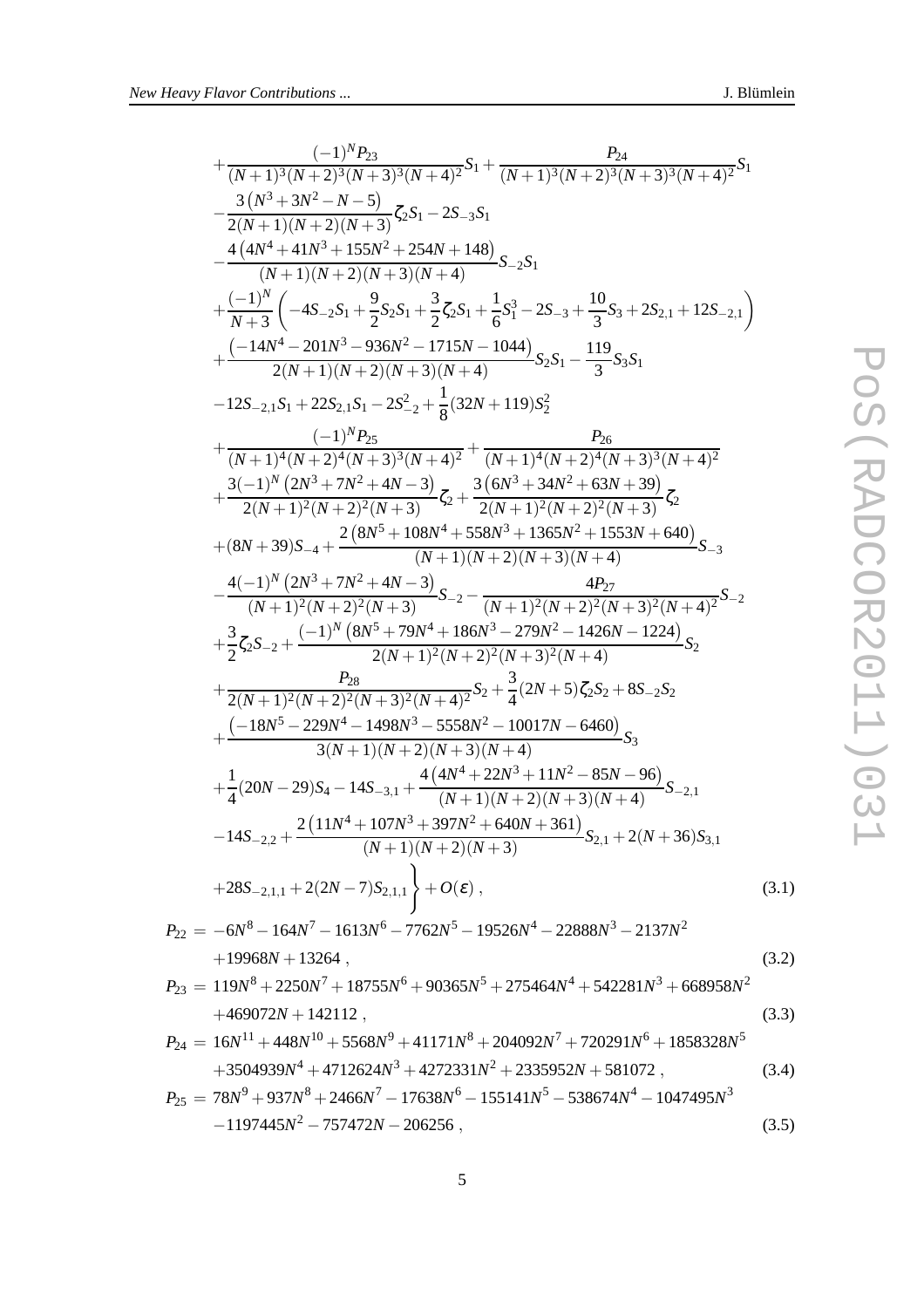$$
P_{26} = 568N^{9} + 11297N^{8} + 98332N^{7} + 492027N^{6} + 1561688N^{5} + 3266831N^{4}
$$
  
\n
$$
+4516420N^{3} + 3994885N^{2} + 2061840N + 475824,
$$
  
\n
$$
P_{27} = 4N^{8} + 96N^{7} + 942N^{6} + 4995N^{5} + 15753N^{4} + 30351N^{3} + 34903N^{2}
$$
  
\n
$$
+21844N + 5648,
$$
  
\n
$$
P_{28} = -32N^{9} - 730N^{8} - 7180N^{7} - 40057N^{6} - 139918N^{5} - 317434N^{4} - 466820N^{3}
$$
  
\n
$$
-426421N^{2} - 216416N - 45040.
$$
  
\n(3.8)

# **4. Contributions to Gluonic Matrix Elements**

First results for general values of *N* have been obtained for the gluonic OMEs of  $O(N_f T_F^2 C_{A,F}$ . They are of importance to define the variable flavor scheme for the single heavy mass contributions, cf. [6, 11, 28]. As an example we show the renormalized result for  $A_{oa}^{(3)}$  $g_{q,Q}^{(3)}(N)$ , cf. [29]:

$$
A_{gq,Q,C_F T_F^2 n_f}^{(3),\overline{\rm MS}} = C_F n_f T_F^2 \frac{1 + (-1)^N}{2} \left\{ \frac{88 (N^2 + N + 2)}{27(N - 1)N(N + 1)} \log^3 \left( \frac{m^2}{\mu^2} \right) \right.+ \left( \frac{8 (N^2 + N + 2)}{9(N - 1)N(N + 1)} S_1 - \frac{8 (8N^3 + 13N^2 + 27N + 16)}{27(N - 1)N(N + 1)^2} \right) \log^2 \left( \frac{m^2}{\mu^2} \right) + \left[ \frac{16 (N^2 + N + 2)}{9(N - 1)N(N + 1)} \left( S_1^2 + S_2 - \frac{1}{2} \zeta_2 \right) - \frac{32 (8N^3 + 13N^2 + 27N + 16)}{27(N - 1)N(N + 1)^2} S_1 \right. + \frac{16 (179N^4 + 489N^3 + 913N^2 + 925N + 358)}{81(N - 1)N(N + 1)^3} \left[ \log \left( \frac{m^2}{\mu^2} \right) \right. + \left[ \frac{16(N^2 + N + 2)}{9(N - 1)N(N + 1)} \left( S_1^3 + 3S_2 S_1 + 2S_3 + 5S_1 \zeta_2 + \frac{11}{2} \zeta_3 \right) \right. - \frac{16(8N^3 + 13N^2 + 27N + 16)}{9(N - 1)N(N + 1)^2} \left( S_1^2 + S_2 + \frac{5}{3} \zeta_2 \right) + \frac{32(160N^4 + 408N^3 + 827N^2 + 845N + 320)}{81(N - 1)N(N + 1)^3} S_1 - \frac{32(1189N^5 + 4276N^4 + 9248N^3 + 12289N^2 + 8668N + 2378)}{243(N - 1)N(N + 1)^4} \right\}.
$$
 (4.1)

# **5. Cyclotomic Harmonic Sums and Harmonic Polylogarithms**

In various calculations of the massive OMEs harmonic sums emerged, which are associated to cyclotomic harmonic polylogarithms. It appeared therefore as useful to generalize the usual harmonic polylogarithms [30] based on the alphabet  $\{1/x, 1/(1-x), 1/(1+x)\}$  to that of the alphabet

$$
\mathfrak{A} = \left\{ \frac{1}{x} \right\} \cup \left\{ \left. \frac{x^l}{\Phi_k(x)} \right| k \in \mathbb{N}_+, 0 \le l < \varphi(k) \right\},\tag{5.1}
$$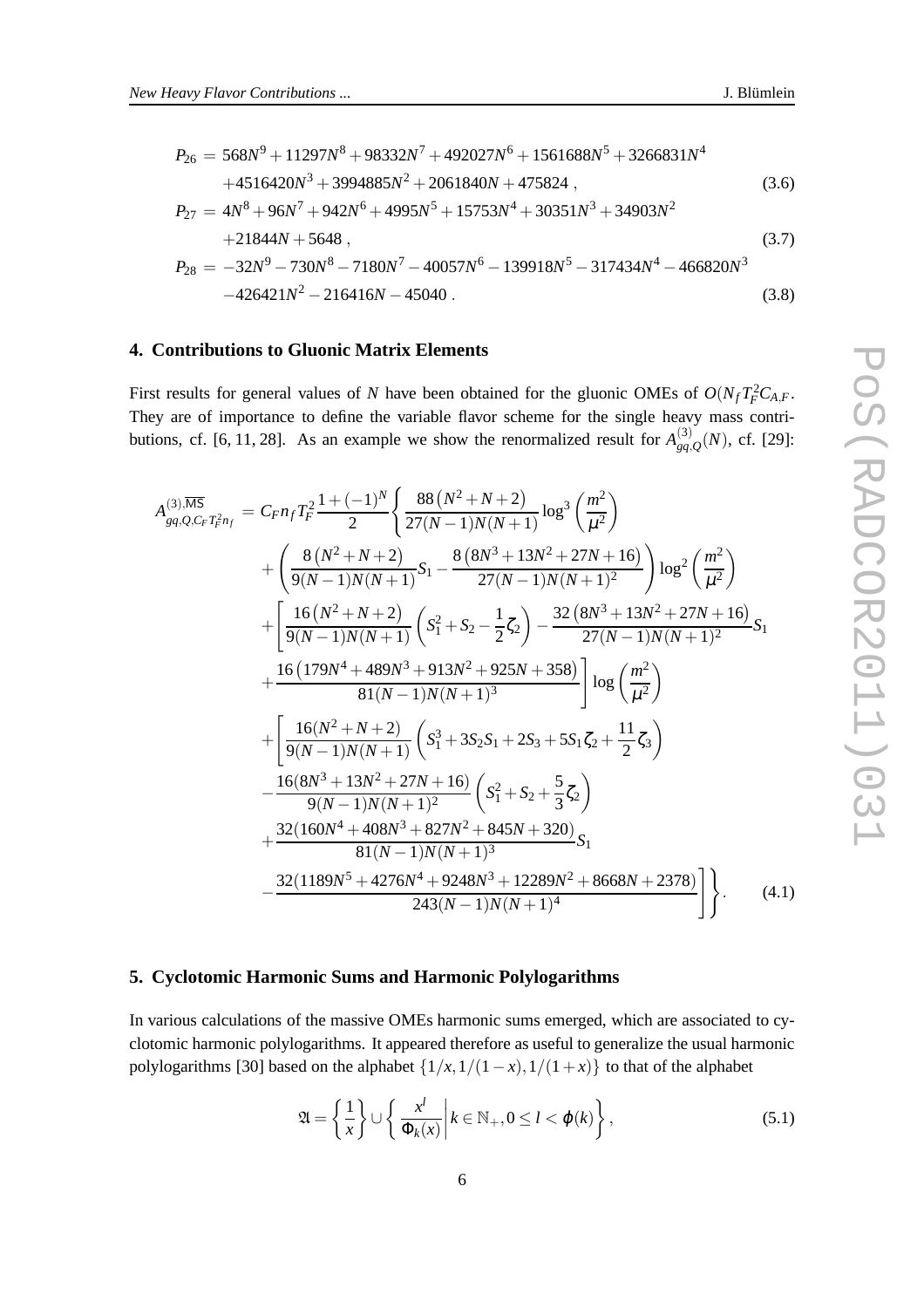with  $\Phi_k$  the *k*th cyclotomic polynomial and  $\varphi$  Euler's totient function, cf. [31]. The cyclotomic harmonic polynomials are obtained as iterated integrals of the letters in  $\mathfrak{A}$ . The corresponding harmonic sums<sup>3</sup> iterate the letters of the type

$$
\frac{(-1)^k}{(nk+m)^l}, \quad n \ge 1, m \le n, l \ge 1,
$$
\n(5.2)

which can also be related to usual harmonic sums at numerator weights being *n*th roots of unity. The properties of these harmonic polylogarithms, harmonic sums and associated generalizations of the multiple zeta values [33], as well as the relations of these quantities, are given in [31]. They are implemented in the package HarmonicSums [34].

**Acknowledgement.** This work has been supported in part by Studienstiftung des Deutschen Volkes, DFG Sonderforschungsbereich Transregio 9, Computergestützte Theoretische Teilchenphysik, Austrian Science Fund (FWF) grant P203477-N18, and EU Network LHCPHENOnet PITN-GA-2010-264564.

# **References**

- [1] J. Blümlein, Mod. Phys. Lett. **A25** (2010) 2621[arXiv:1007.5202 [hep-ph]]; S. Alekhin, J. Blümlein, H. Böttcher, S. -O. Moch, [arXiv:1104.0469 [hep-ph]].
- [2] S. Alekhin, J. Blümlein, P. Jimenez-Delgado, S. Moch, E. Reya, Phys. Lett. B **B697** (2011) 127[arXiv:1011.6259 [hep-ph]].
- [3] E. Laenen, S. Riemersma, J. Smith, W.L. van Neerven, Nucl. Phys. **B392** (1993) 162; 229. S. Riemersma, J. Smith, W. L. van Neerven, Phys. Lett. **B347** (1995) 143, [hep-ph/9411431].
- [4] S. I. Alekhin and J. Blümlein, Phys. Lett. B **594** (2004) 299, [arXiv:hep-ph/0404034].
- [5] M. Buza, Y. Matiounine, J. Smith, R. Migneron and W. L. van Neerven, Nucl. Phys. B **472** (1996) 611, [hep-ph/9601302];
- [6] I. Bierenbaum, J. Blümlein and S. Klein, Nucl. Phys. B **820** (2009) 417, [hep-ph/0904.3563].
- [7] I. Bierenbaum, J. Blümlein and S. Klein, PoS ACAT (2007) 070.
- [8] I. Bierenbaum, J. Blümlein and S. Klein, Nucl. Phys. B **780** (2007) 40, [hep-ph/0703285];
- [9] I. Bierenbaum, J. Blümlein and S. Klein, Phys. Lett. B **648** (2007) 195, [hep-ph/0702265];
- [10] I. Bierenbaum, J. Blümlein, S. Klein and C. Schneider, Nucl. Phys. B **803** (2008) 1, [hep-ph/0803.0273].
- [11] I. Bierenbaum, J. Blümlein and S. Klein, Phys. Lett. B **672** (2009) 401, [hep-ph/0901.0669].
- [12] J. Ablinger, J. Blümlein, S. Klein, C. Schneider and F. Wissbrock, Nucl. Phys. B **844** (2011) 26 [arXiv:1008.3347 [hep-ph]].
- [13] J. Ablinger, J. Blümlein, S. Klein, C. Schneider and F. Wissbrock, arXiv:1106.5937 [hep-ph].
- [14] J. A. M. Vermaseren, A. Vogt and S. Moch, Nucl. Phys. B **724** (2005) 3, [hep-ph/0504242].
- [15] J. Blümlein, A. De Freitas and W. van Neerven, Nucl. Phys. B **855** (2012) 508 [arXiv:1107.4638 [hep-ph]].

 $3$ For the definition of nested harmonic sums see [32].